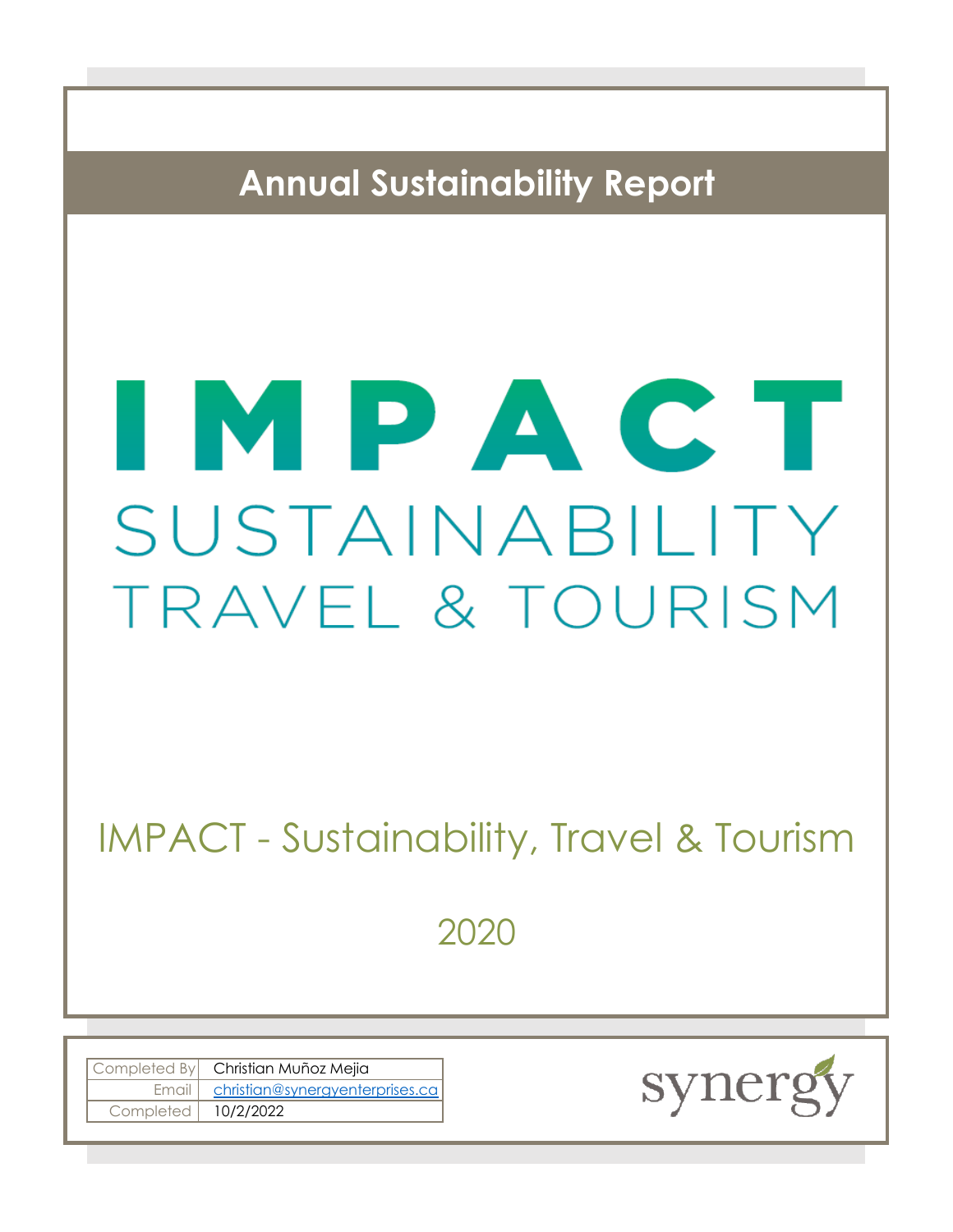## Executive Summary

IMPACT: Sustainability, Travel and Tourism is an annual conference hosted in Victoria, BC. In 2020, the conference was held from January 19<sup>th</sup> to the 22<sup>nd</sup> at the Victoria Conference Centre (VCC). The conference kicked off with the Day of Impact (DOI) industry tour, followed by two and a half days of presentations, workshops and events. This is the third annual conference and the third year that emissions will be measured and offset through sponsorship from Offsetters.

In 2020 the scope increased to include emissions from catering in addition to natural gas, electricity, water, waste, paper, accomodation and transportation. Relevant data from the VCC was based on 2018 delegate days and applied to a total of 328 delegates for IMPACT.

Total carbon emissions for the 2020 IMPACT conference came to  $115.5$  tCO<sub>2</sub>e, a 72% increase over 2019. Increases in the number of registrants and associated air travel contributed to an increase in emissions, with average emissions per delegate at 0.33  $tCO<sub>2</sub>e$ . Travel and accomodation are the greatest emissions contributors, accounting for 94.8% and 4.8% of the total carbon footprint.

## Company Information

|                               | Company Name   IMPACT - Sustainability, Travel & Tourism                                                                                                                   |                                                                                            |              |  |  |
|-------------------------------|----------------------------------------------------------------------------------------------------------------------------------------------------------------------------|--------------------------------------------------------------------------------------------|--------------|--|--|
|                               | Contact Information Kayli Anderson                                                                                                                                         | kayli@synergyenterprises.ca                                                                | 250-516-2317 |  |  |
|                               |                                                                                                                                                                            | Company Description   National three-day conference held at the Victoria Conference Center |              |  |  |
|                               | Reporting Period   January 19 - January 22, 2020                                                                                                                           |                                                                                            |              |  |  |
|                               | Scope 1 (Direct Emissions)                                                                                                                                                 |                                                                                            |              |  |  |
|                               | - Natural Gas                                                                                                                                                              |                                                                                            |              |  |  |
|                               | <b>Scope 2 (Indirect Emissions from Purchased Electricity)</b>                                                                                                             |                                                                                            |              |  |  |
|                               | Inventory Boundary   - Purchased Electricity (BC Hydro)                                                                                                                    |                                                                                            |              |  |  |
|                               | Scope 3 (Indirect Emissions from Other Sources)                                                                                                                            |                                                                                            |              |  |  |
|                               | - Water, Waste, Stationery, Paper Products, Delegate Travel, Catering,                                                                                                     |                                                                                            |              |  |  |
|                               | <b>Accomodations</b>                                                                                                                                                       |                                                                                            |              |  |  |
| <b>Consolidation Approach</b> |                                                                                                                                                                            | Operational Control: Accounting for 100% of emissions from operations over which           |              |  |  |
|                               | the company has operational control.                                                                                                                                       |                                                                                            |              |  |  |
|                               | Primary Measurement Carbon Dioxide Equivalent (CO <sub>2</sub> e)                                                                                                          |                                                                                            |              |  |  |
|                               |                                                                                                                                                                            |                                                                                            |              |  |  |
|                               |                                                                                                                                                                            | Aligned with those defined in The Greenhouse Gas Protocol: A Corporate                     |              |  |  |
|                               | Reporting Guidelines   Accounting and Reporting Standard, Revised Edition (The GHG Protocol,<br>www.ghgprotocol.org). Emissions factors reviewed & approved by Offsetters. |                                                                                            |              |  |  |
|                               |                                                                                                                                                                            |                                                                                            |              |  |  |

## Inventory Results

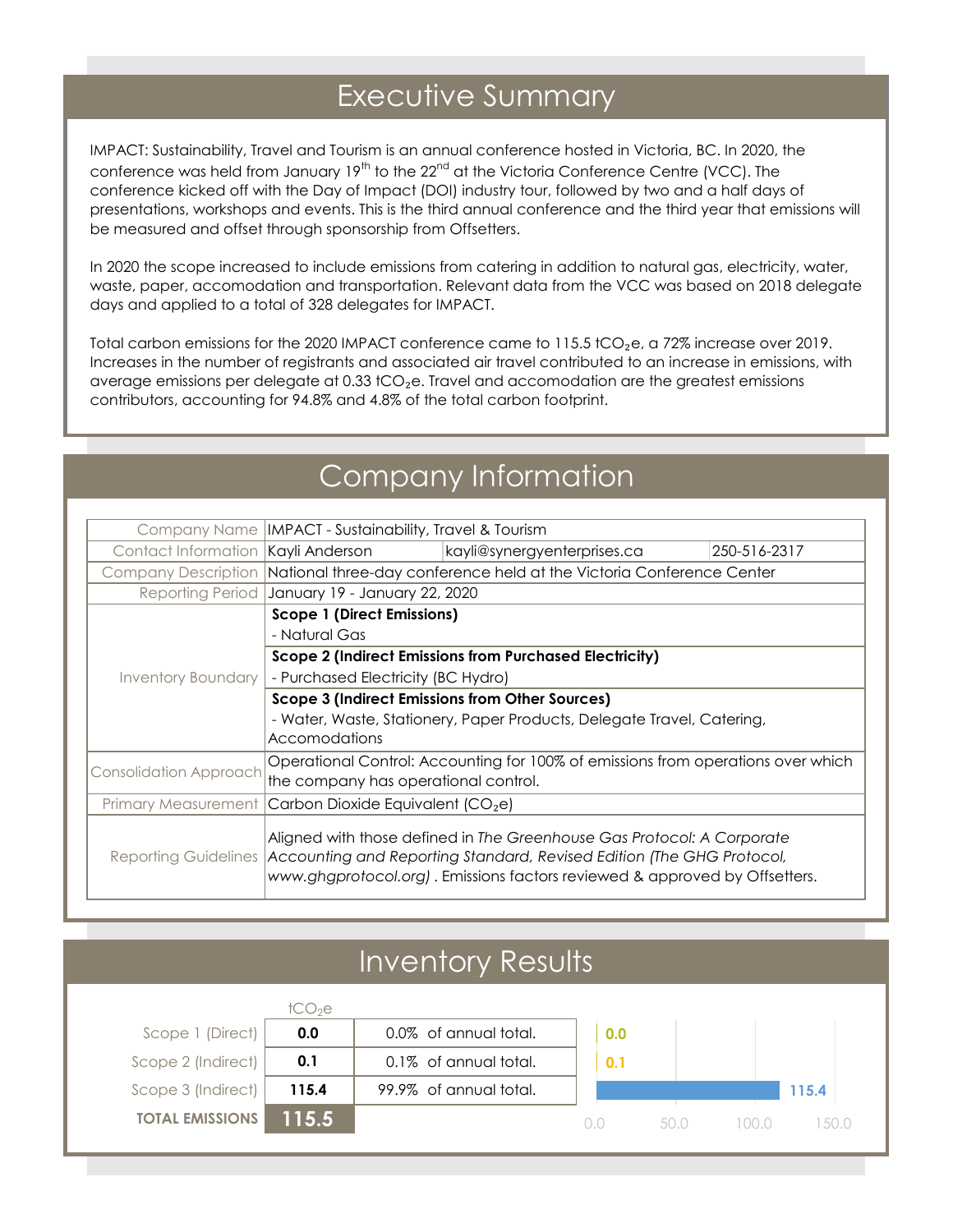## Carbon Footprint (Summary)

IMPACT synergy

**115.5**  $tCO_2e$ Total emissions:

Offset cost: **\$2,320**

2020 Report Total emissions for the IMPACT conference in Victoria, BC came to 115.5  $tCO<sub>2</sub>e$ . Emissions will be offset by Offsetters through the Synergy Portfolio which includes the Quadra Island Forestland Conservation Project and the Great Bear Rainforest Carbon Project.

## IMPACT Carbon Footprint



#### **0.00 0.10 0.01 0.18 0.06** 0.0 0.0 0.0 0.1 0.1 0.1 0.1 0.1 0.2 0.2 0.2 Natural Gas **Electricity** Water Waste Paper **Minor Emissions by Activity (tCO2e)**

#### Carbon Footprint Analysis **Analysis** Total emissions for the IMPACT - Sustainability, Travel & Tourism conference came to  $109.7$  tCO<sub>2</sub>e, with average emissions per delegate of 0.33  $tCO<sub>2</sub>e$ . Due to increased registration and associated travel, emissions have increased by 63% over 2019. **tCO2e tCO** (Total) **<sup>2</sup>e/Del**  $364.5$   $\odot$  30.9  $\odot$  0.35 **Barrels of Oil Cars per Year** 115.5 41.6 67.3 115.5 0.0 50.0 100.0 150.0 2018 2019 2020 **Annual Emissions (tCO2e)**  $0.30$  tCO<sub>2</sub>e per delegate  $0.24$  tCO<sub>2</sub>e per delegate 0.33  $tCO<sub>2</sub>e$  per delegate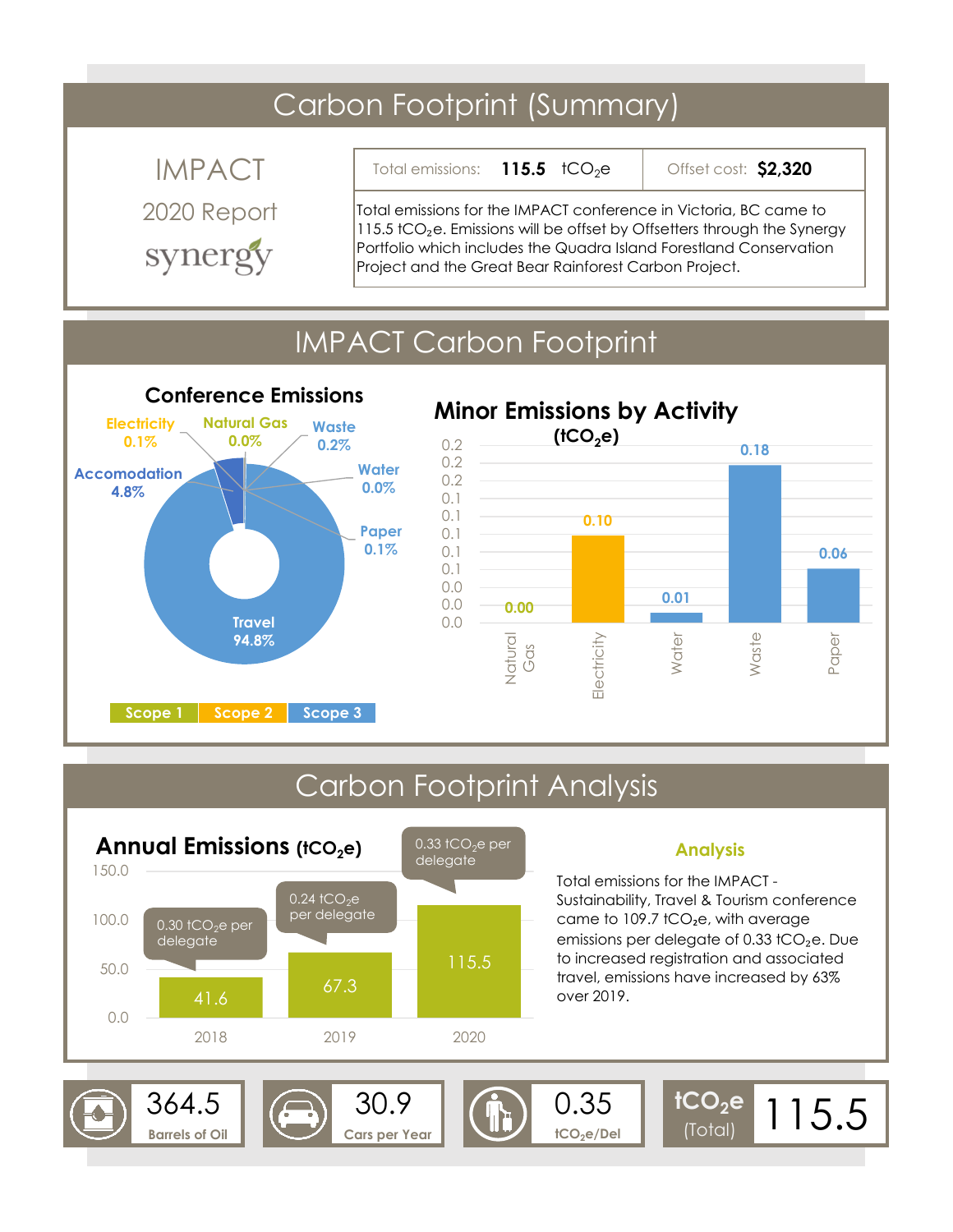## Natural Gas



#### **Analysis**

2020 marks the first year that natural gas was present at the Victoria Conference Centre (VCC), establishing a baseline for future comparison.

In 2018, the VCC committed to purchasing Renewable Natural Gas (RNG). This led to minimal emissions from natural gas for the IMPACT conference at 0.000082  $tCO<sub>2</sub>e$ .



8.0

## **Electricity**



2018 2019 2020

**|<- NO NATURAL GAS USE ->|**

#### **Analysis**

Electricity use at the VCC is used for lighting, heating and cooling. It accounts for 0.1  $tCO<sub>2</sub>e$  or 0.1% of the total carbon footprint.

Total electricity use over the three-day conference results in 10,587 kWh. Lighting and equipment upgrades at the VCC have contributed to a 22% reduction in electricity consumption over 2019.

**kWh /** 

**delegate <sup>32</sup> tCO2<sup>e</sup> 0.1 % of** 

**Total**

**0.1% 1.0**

**Houses**

## **Electricity (kWh)**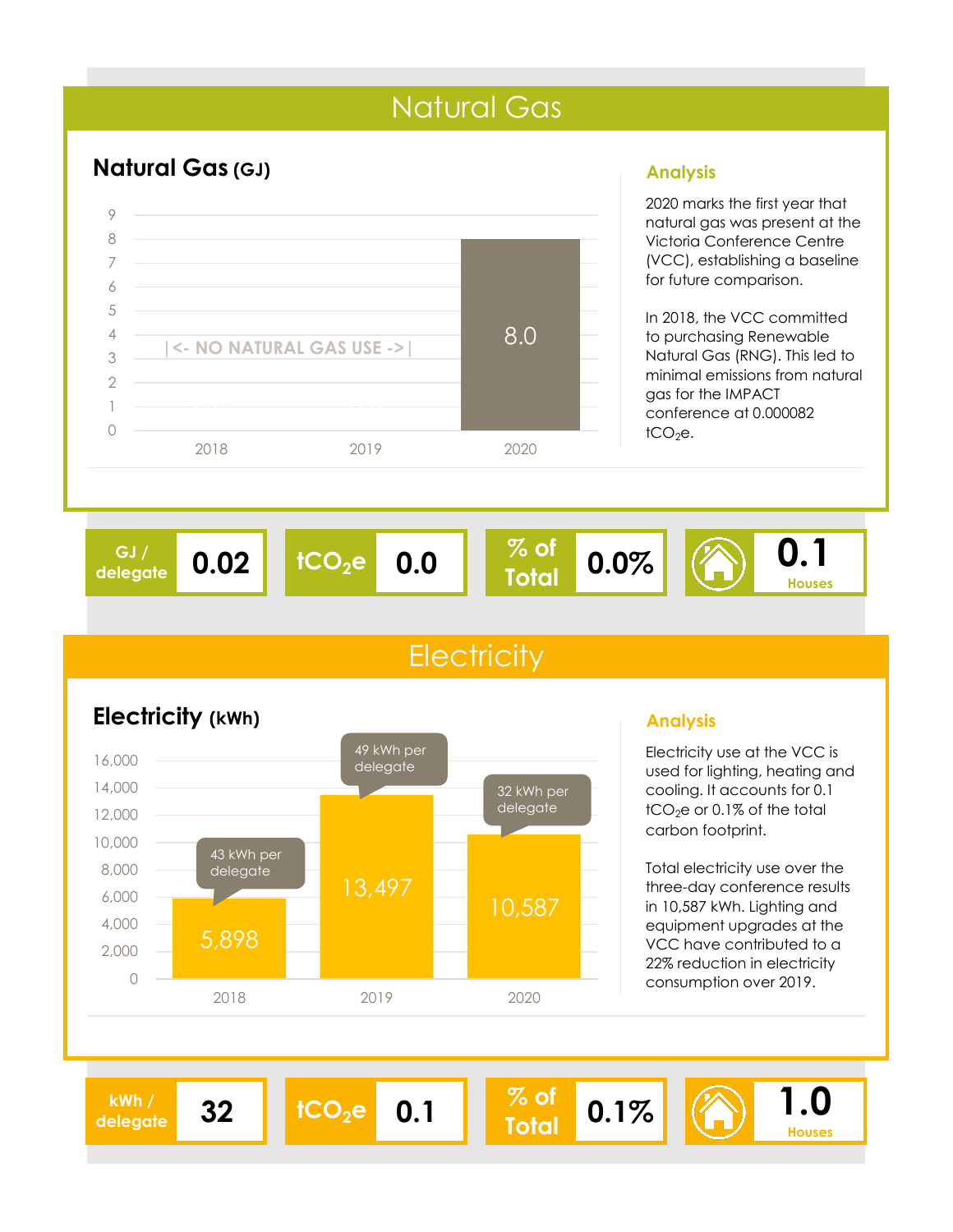## **Water**



#### **Analysis**

Water for IMPACT includes delegate and kitchen use. Total consumption came to 33  $m^3$ . This equates to  $\sim$  100 L of water per delegate over the three-day conference.

Emissions from water use are minimal at 0.01% of total emissions, but are important to track for conservation efforts.

 $^{3}$  / **delegate 100** **0.01**

**% of**   $T_{\text{delegate}}^{\text{m}^3/4}$  **100 tCO**<sub>2</sub>**e 0.01 Total 0.01%** 

**149 Baths (50gal)**

## Paper



#### **Analysis**

Stationery required for IMPACT included copy paper and business cards used during planning and execution of the event. Whenever possible, printing was done on 100% post consumer recycled (PCR) paper, increasing the average PCR content to 91%.

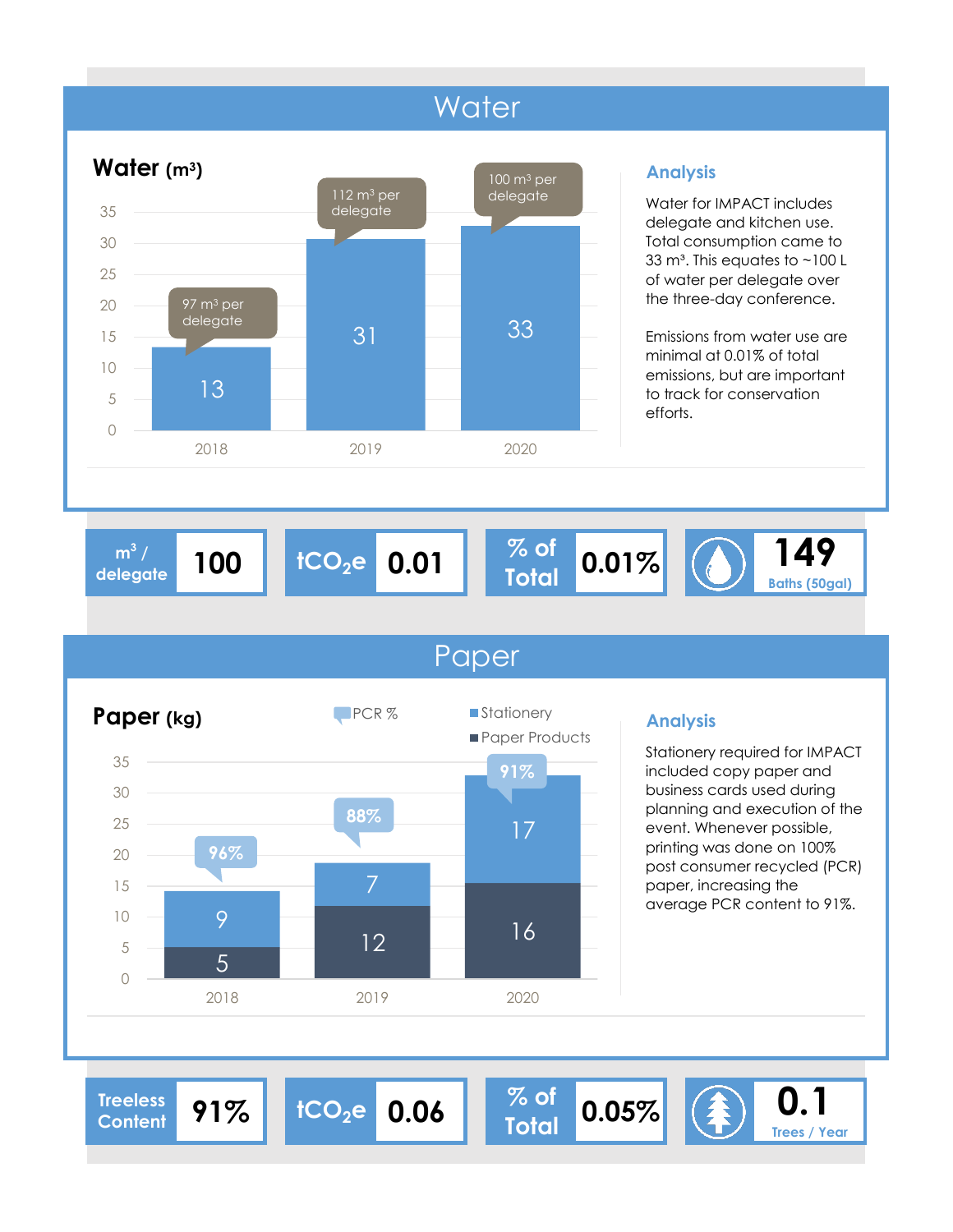

#### **Analysis**

Waste at the Victoria Conference Center came to ~1.1 kg per delegate, resulting in a total of  $0.2$  tCO<sub>2</sub>e for the conference.

The diversion rate increased to 73% with a slight decrease in landfill, while recycling and organics increased by 62% and 31% respectively.

| Dav | ka l | 359 | $HCO.$ e | 0.2 | 47 | $0.2\%$ |  | $\sqrt{2.6\%}$<br><b>Diversion Rate</b> |
|-----|------|-----|----------|-----|----|---------|--|-----------------------------------------|
|-----|------|-----|----------|-----|----|---------|--|-----------------------------------------|

## Accommodation

## **1.72 4.22 5.32**  0.0 1.0 2.0 3.0 4.0 5.0 6.0 2018 2019 2020 **Accommodation tCO2e**

### **Analysis**

Accommodation is the second largest source of emissions for IMPACT, accounting for 4.6% of the total carbon footprint and 5.3  $tCO<sub>2</sub>e.$ 

With IMPACT being a national conference, many of the delegates are not local and therefore stayed in hotels in downtown Victoria.

 $\frac{1^{\text{CO}_2\text{e}}}{\text{Q}_4\text{e}^{\text{out}}}\$  0.02 **Delegate**

 $tCO_2e$  **5.3**  $\begin{array}{|c|c|} \hline \% & \circ f \\ \hline \end{array}$ 

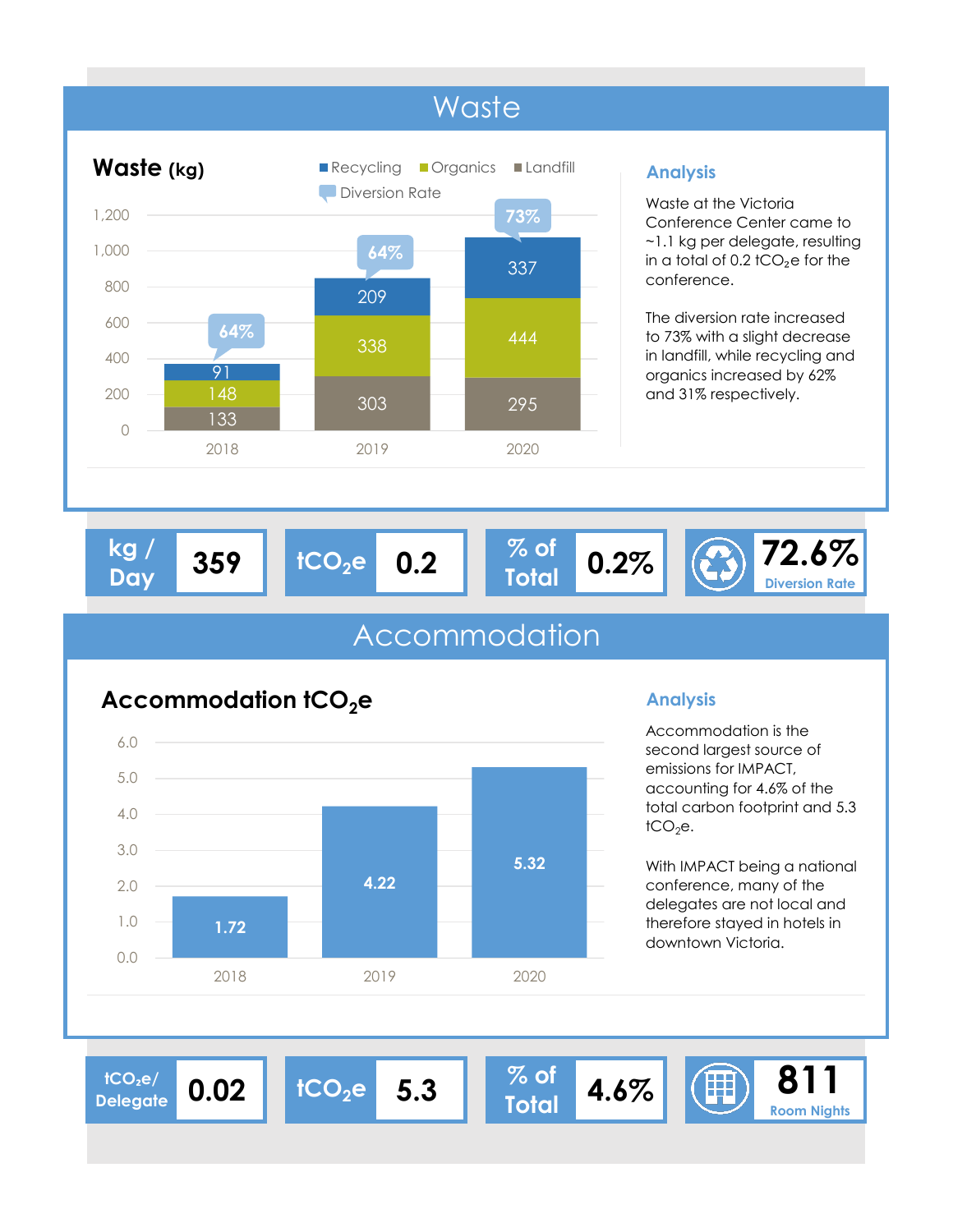## **Travel**



#### **Analysis**

Travel accounts for 95% of the overall carbon footprint and includes all delegate flights, ferries and ground transportation for IMPACT.

Travel emissions in 2020 totaled 104 tCO<sub>2</sub>e. This is a 66% increase over 2019, and a 162% increase over 2018. Increase in delegate numbers and associated air travel contributed to the growth in emissions.

*\* Note: 2018 and 2019 travel emissions have been updated to reflect all methods of transportation for IMPACT.* 

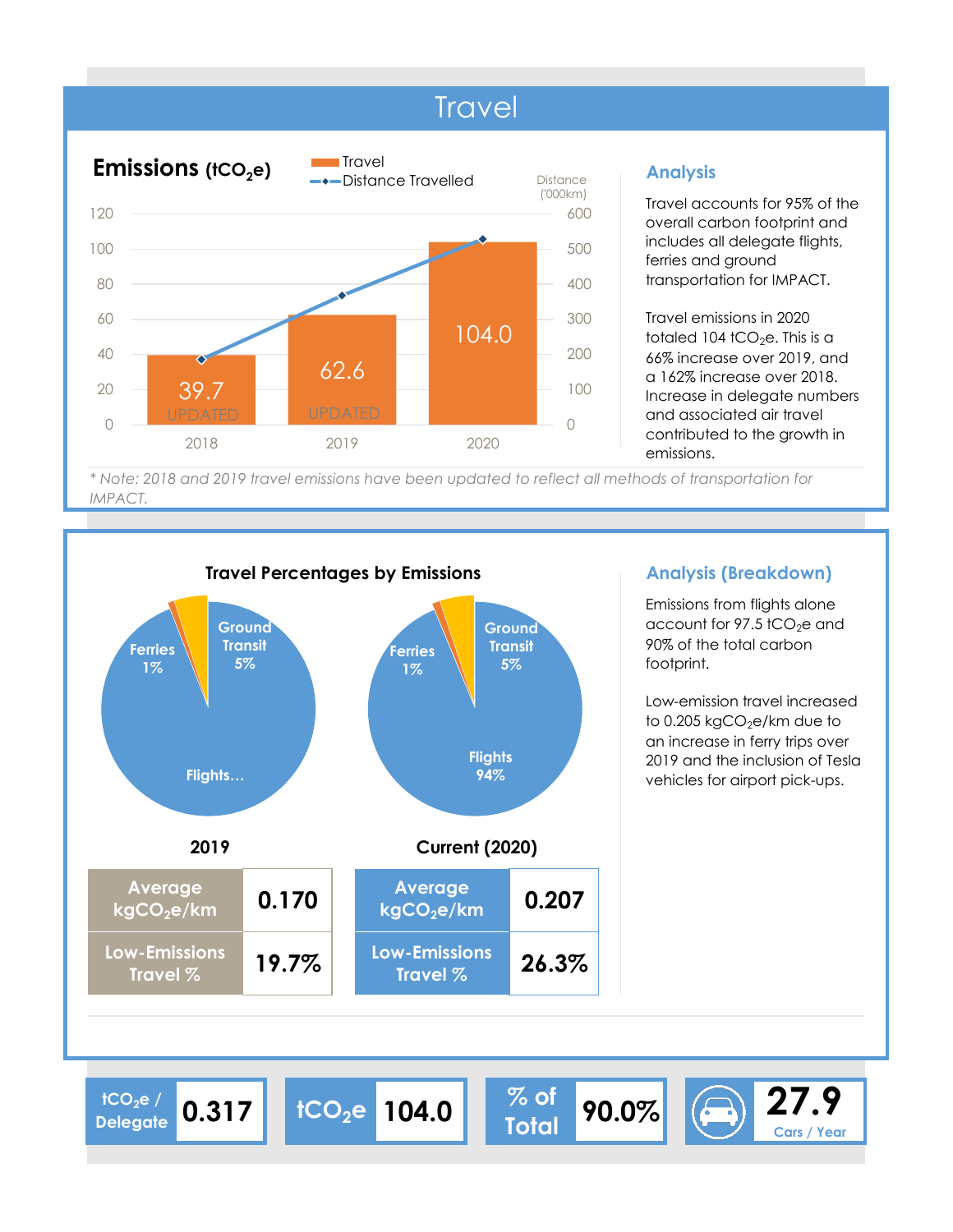## Carbon Reduction Strategy

The 2020 IMPACT conference held at the Victoria Conference Center is an annual event addressing the challenges and opportunities sustainability brings to Canada's tourism industry.

Total emissions for the 2020 Impact conference came to  $109.7$ tCO<sub>2</sub>e, with average emissions per delegate of 0.33 tCO<sub>2</sub>e. Due to an increase in the number of delegates, the majority of emissions resulted from air travel at 97.5 tCO<sub>2</sub>e. The second largest source of emissions includes accomodations for out-of-town delegates. The carbon impact of the conference itself from the use of the Victoria Conference Center is minimal and accounts for 0.4% of the total carbon footprint.

Efforts to minimize emissions for IMPACT 2020 included: choosing carbon neutral and centralized (walkable) accommodation, low-emission ground transportation, 100% PCR paper and conscious efforts to minimize waste.

- Third year offsetting emissions and supporting carbon offset projects including the Quadra Island Forestland Conservation Project, Uganda Efficient Wood Cook Stoves, and the Great Bear Rainforest Carbon Project

- Third carbon neutral conference.
- Low-carbon protein menu
- 19% increase in delegates over 2019

## Achievements Moving Forward

- Continue to measure and offset all emissions for future IMPACT conferences

- Publish the IMPACT 2020 conference proceedings paper to continue the discussion of the contribution of tourism to Canada's sustainable future

- Provide online access to sessions
- Improve travel tracking methods
- Improve waste metrics

## Information on Inventory Uncertainty

\* Travel: Delegates from Vancouver, Langley, Whistler, and on Vancouver Island assumed to be ferry and driving with carpools for those from within the same companies. All others assumed to fly direct from nearest airport, with transport to/from airports negligable. Travel for Victoria delegates assumed negligible.